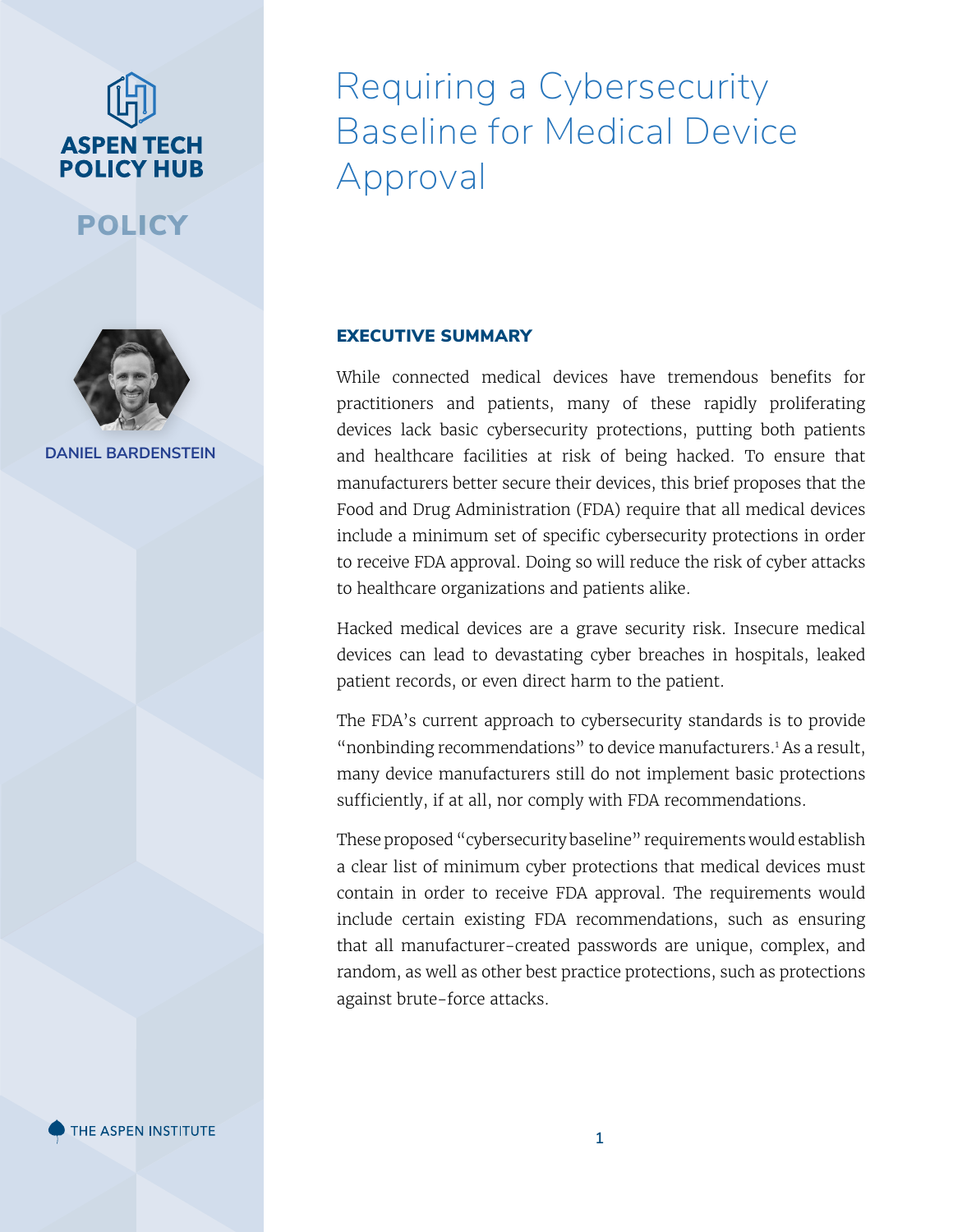To implement this proposal, the FDA should, in the order below:

- 1. Assemble a group of experts across the healthcare cybersecurity space, especially security practitioners employed by manufacturers and healthcare providers, to review relevant regulations and frameworks and propose an initial list of baseline protections;
- 2. Create a new regulation stating that all medical devices must include the baseline protections in order to receive FDA approval; and
- 3. Add the cyber baseline into the FDA's premarket cybersecurity guidance.

This proposal – supported by both manufacturers and healthcare security personnel – will immediately and effectively incentivize manufacturers to better secure their medical devices. Ultimately, this will protect the health, safety, and privacy of all Americans, secure the US healthcare system from cyber attacks, and maintain the FDA's position as a global leader in medical device cybersecurity.

#### PROBLEM

As cyber attacks increasingly target the US healthcare sector, the proliferation of connected medical devices poses a critical risk to patients and healthcare organizations alike. A recent study suggests that the average US hospital has 20,000 connected medical devices, translating to 10–15 devices per hospital bed.2 However, a vast majority – more than 80% – of these medical devices lack basic cybersecurity protections against or are susceptible to cyber attacks that could put patients and healthcare facilities at serious risk.

Cybersecurity researchers have demonstrated the potential impact of a nefarious hacker accessing an insecure medical device. Ethical hackers have achieved complete remote control on a smart pacemaker; have hacked into X-ray machines to add fake tumors to the results; and have hacked into a smart insulin pump to change the dosage.<sup>3</sup>

Cyber attackers have also exploited insecurities, such as weak passwords, in medical devices to hack into hospital networks, where they can steal data and disrupt operations. In 2021 alone, cyber breaches exposed

## **ASPEN TECH POLICY HUB**

### POLICY

THE ASPEN INSTITUTE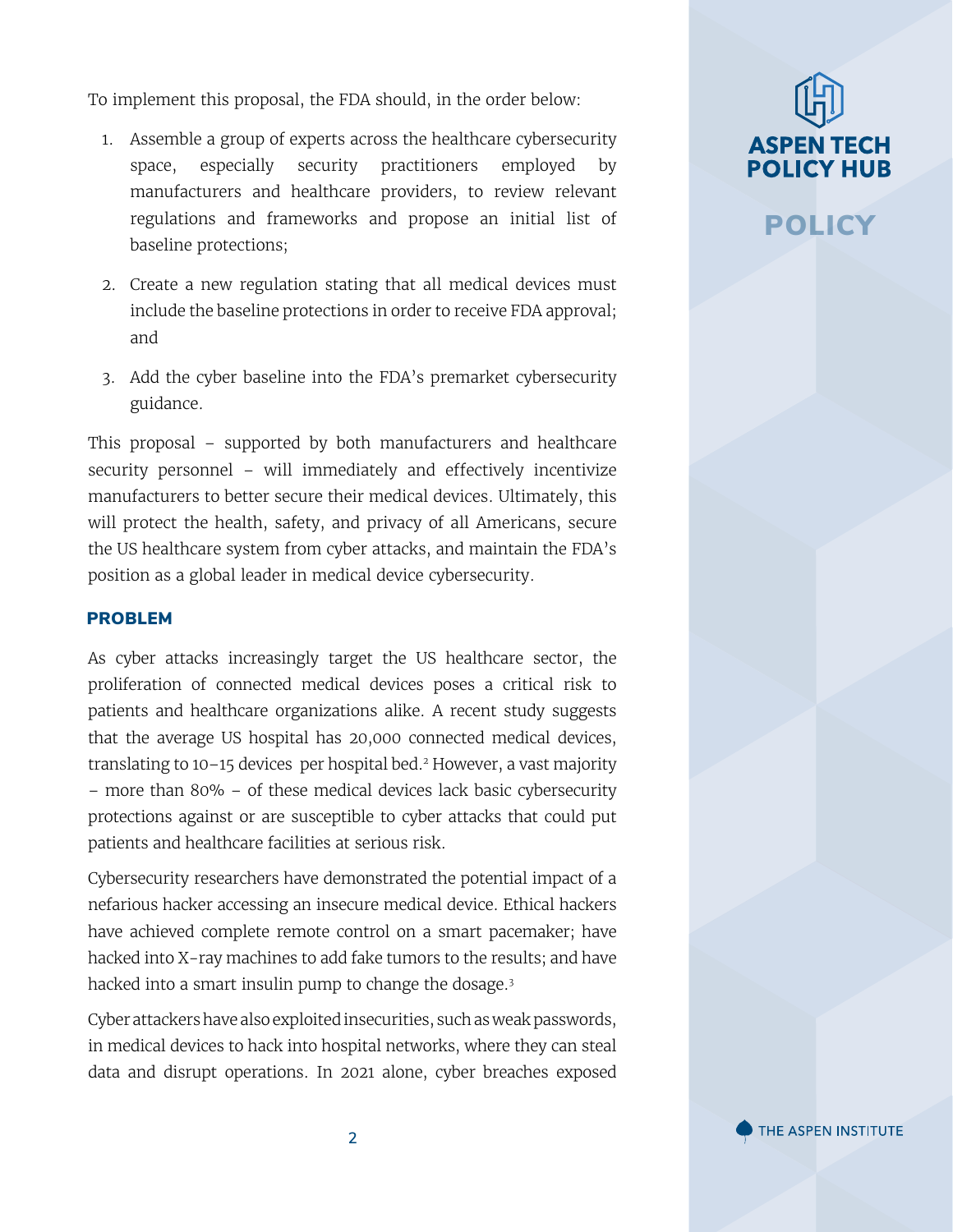## **ASPEN TECH POLICY HUB**

POLICY

over 40 million medical records of US citizens, causing hospitals to pay hefty fines and compromising patient confidentiality.<sup>4</sup> Hacked medical devices in hospitals can also lead to ransomware attacks, which cost US hospitals \$21 billion collectively in 2020 alone.5 Ransomware attacks have shut down nearly half of US hospitals at one time or another, which has delayed care for patients and may have been responsible for patient deaths.<sup>6</sup>

As the primary regulator for medical devices, the FDA has encouraged device manufacturers to make their devices more secure, and has pushed back on extremely insecure devices. According to one FDA employee interviewed by the author, the FDA has previously denied approval for at least one medical device due to poor cybersecurity.

However, rather than explicitly requiring specific cyber protections, the FDA currently provides "nonbinding recommendations" to manufacturers.<sup>7</sup> Each manufacturer must interpret what security protections are needed to get FDA approval and how to implement those protections. This has several concerning effects. First, cyber protections across medical devices aren't consistent. In other industries like automotives, consumers can trust that all cars, regardless of manufacturer, have the same basic security features, whereas medical device manufacturers lack a clear standard for cybersecurity protections and implement different protections in different ways. In addition, many manufacturers neglect to implement best practice cyber protections or don't implement them properly.

While there is little, if any, quantitative data on the cybersecurity of medical devices in the market, dozens of healthcare security experts interviewed by the author, including hospital cybersecurity staff and consultants who are hired to test hospital networks and devices, regularly encounter medical devices that lack basic cybersecurity protections.

#### RECOMMENDATION

The FDA should establish a clear list of minimum cyber protections that medical devices must possess in order to receive FDA approval. An initial proposed list of these baseline recommendations can be found in the Cybersecurity Baseline Standards document here. This baseline includes requirements drawn from existing FDA recommendations,

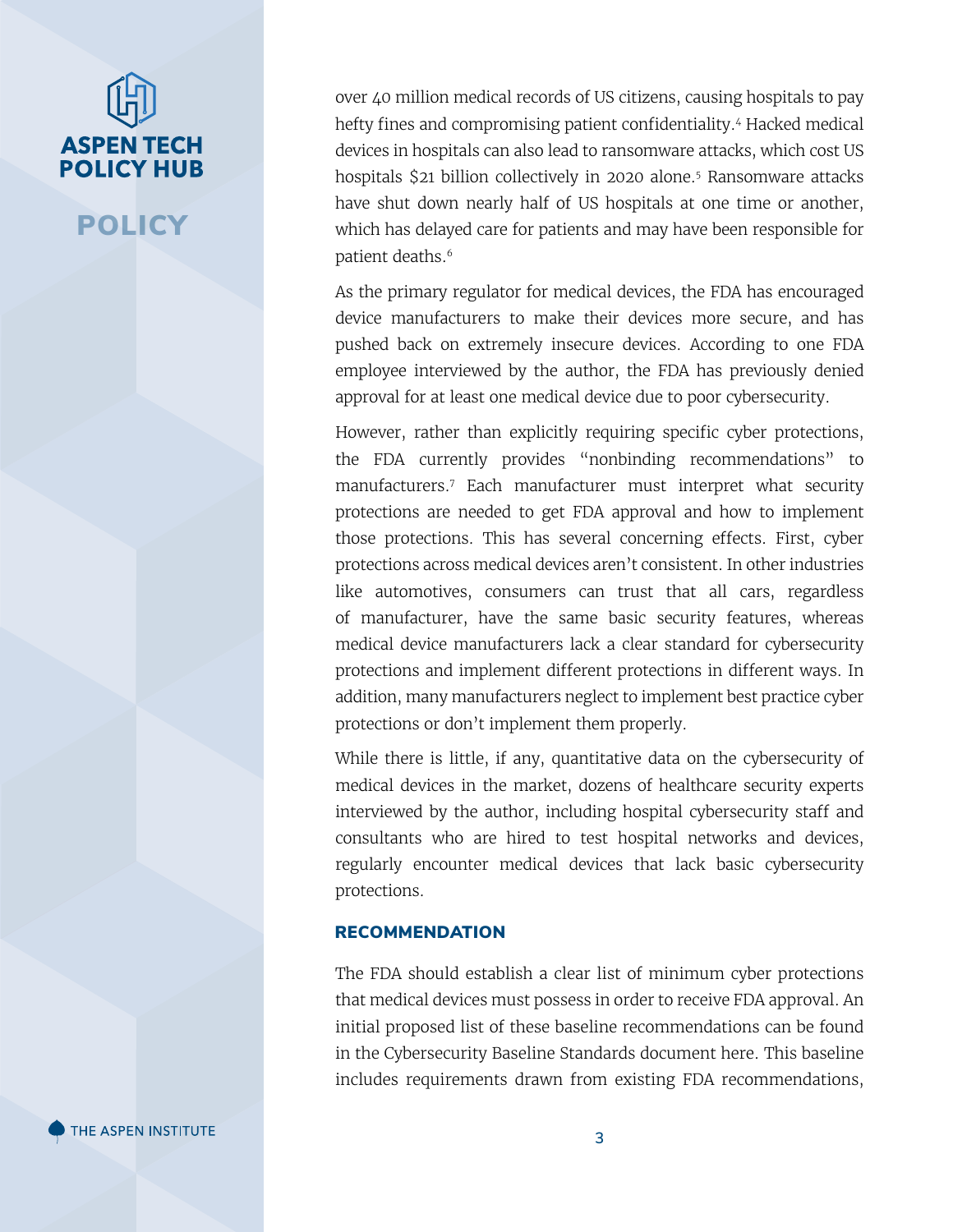such as ensuring that all manufacturer-created passwords are unique, complex, and random, as well as other best practice protections, such as protections against brute-force attacks, where attackers repeatedly try different usernames and passwords to access a device.

To accomplish this, the FDA should gather a group of cybersecurity and medical device experts to identify an initial list of required cyber protections, using the above Cybersecurity Baseline as an initial starting point. After this list is developed, the FDA should write a new regulation that requires all medical devices to meet a specific set of cybersecurity protections, and then publish an initial list of protections in its "[Pre-Market Cybersecurity Guidance](https://www.fda.gov/regulatory-information/search-fda-guidance-documents/content-premarket-submissions-management-cybersecurity-medical-devices)," which identifies all requirements for new products to receive FDA approval. See Appendix A for how the FDA would use the group of experts to produce the first list of cyber protections.

The list of minimum cyber protections should include established best practices that broadly apply to all medical devices, including strong passwords, data encryption, and multifactor authentication. While some of these protections already exist as "nonbinding recommendations" in current FDA guidance, the group of experts should consider other protections outlined in similar standards, such as prevention against brute-force attacks.

This list of minimum protections is not meant to be an exhaustive list of every necessary cybersecurity protection that should be applied to medical devices. There are hundreds (if not thousands) of types of medical devices (depending on the definition used), each of which can be used in various clinical contexts, such emergency rooms (ERs) or diagnostic clinics. This list would represent a baseline, which the FDA can build on incrementally to account for the variety of device types and clinical contexts. See Appendix B for a list of relevant standards and regulations, and a list of cybersecurity protections they share in common that serves as a starting point.

This approach addresses two of the core causes of manufacturers neglecting to build in security protections in their devices. First, a clear list of requirements will remove ambiguity for manufacturers deciding which minimum cybersecurity protections are needed in their devices. Second, tying these requirements to FDA approval adds

## **ASPEN TECH POLICY HUB**

### POLICY

THE ASPEN INSTITUTE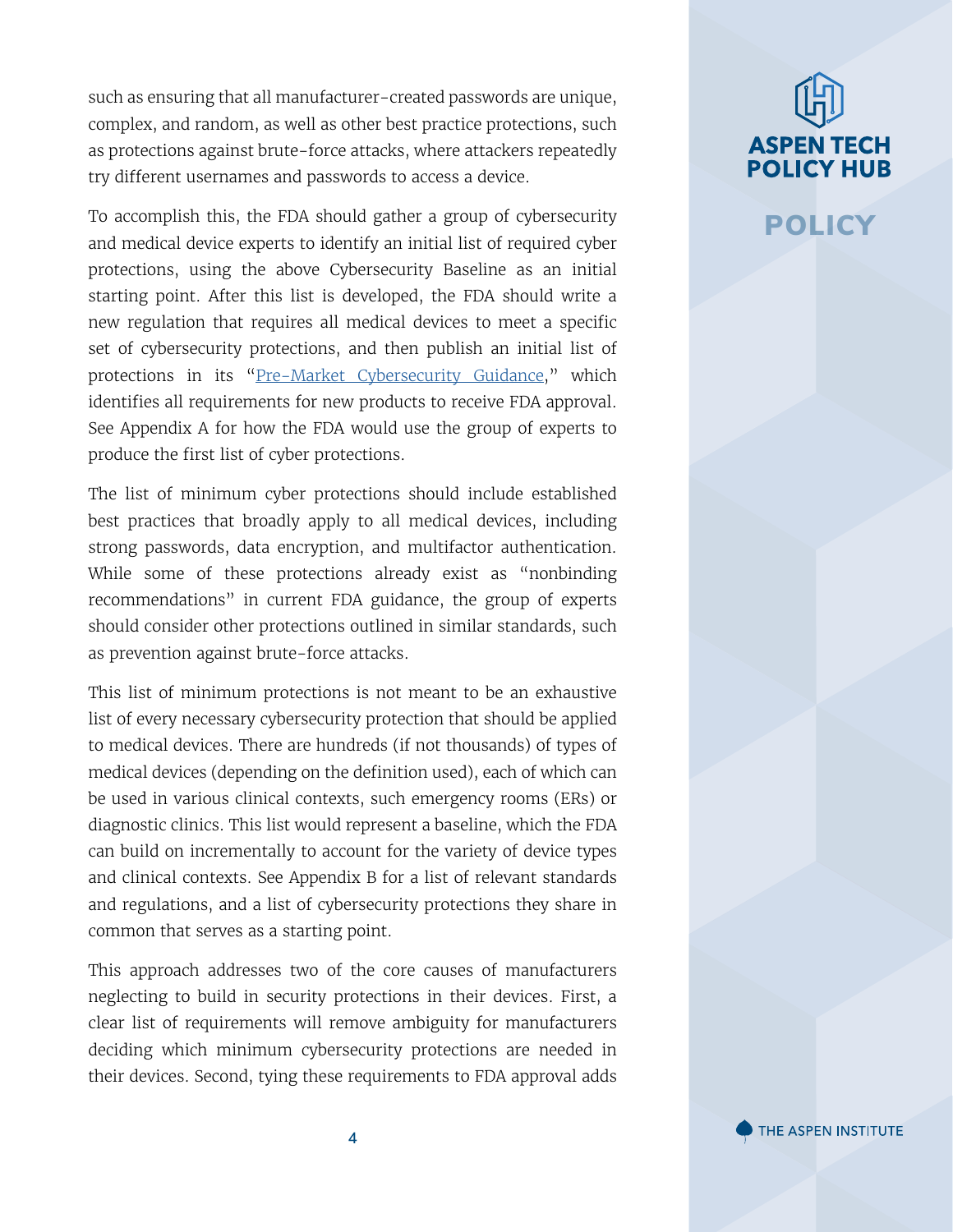# **ASPEN TECH POLICY HUB**

POLICY

an enforcement mechanism. FDA approval is a critical certification that manufacturers need to sell their medical devices publicly (and therefore make money), so manufacturers face a strong financial incentive to cooperate.

This policy proposal promises significant benefits for the FDA, manufacturers, healthcare organizations, and patients alike:

#### **1. Protecting Patient Safety and Saving Lives**

First and most importantly, patients will be more protected from the consequences of having their medical devices hacked. As discussed above, cyber attackers can steal and leak sensitive data, alter test results, or disable life-saving devices. More secure medical devices also means that hospitals will be more secure from cyber attacks, decreasing the likelihood of shutdowns that delay care to – and potentially harm – patients.

#### **2. Increased Trust in Medical Devices**

In the same way people trust that they won't get sick from the eggs or meat they buy or the medicines they take (which are subject to FDA regulation), ensuring a common baseline of cybersecurity protections will help people better trust the medical devices they use or purchase, regardless of the manufacturer. This will lift the responsibility off of patients and healthcare providers to assess the security of a device before purchasing, saving them time and money.

#### **3. Preventing Breaches and Cyber Attacks in Hospitals**

More secure medical devices means fewer hackable targets for cyber attackers, reducing the risk of hospitals and other healthcare facilities falling victim to breaches or ransomware attacks. Fewer successful cyber attacks means that healthcare facilities will avoid the significant financial and personnel costs of responding to and recovering from an incident, as well as avoiding potential fines for exposing sensitive medical records.

#### **4. Efficiency and Cost Savings for Manufacturers**

Every one of the many cybersecurity personnel employed at device manufacturers interviewed by the author supported the idea of a clear list of cybersecurity requirements for FDA approval. According

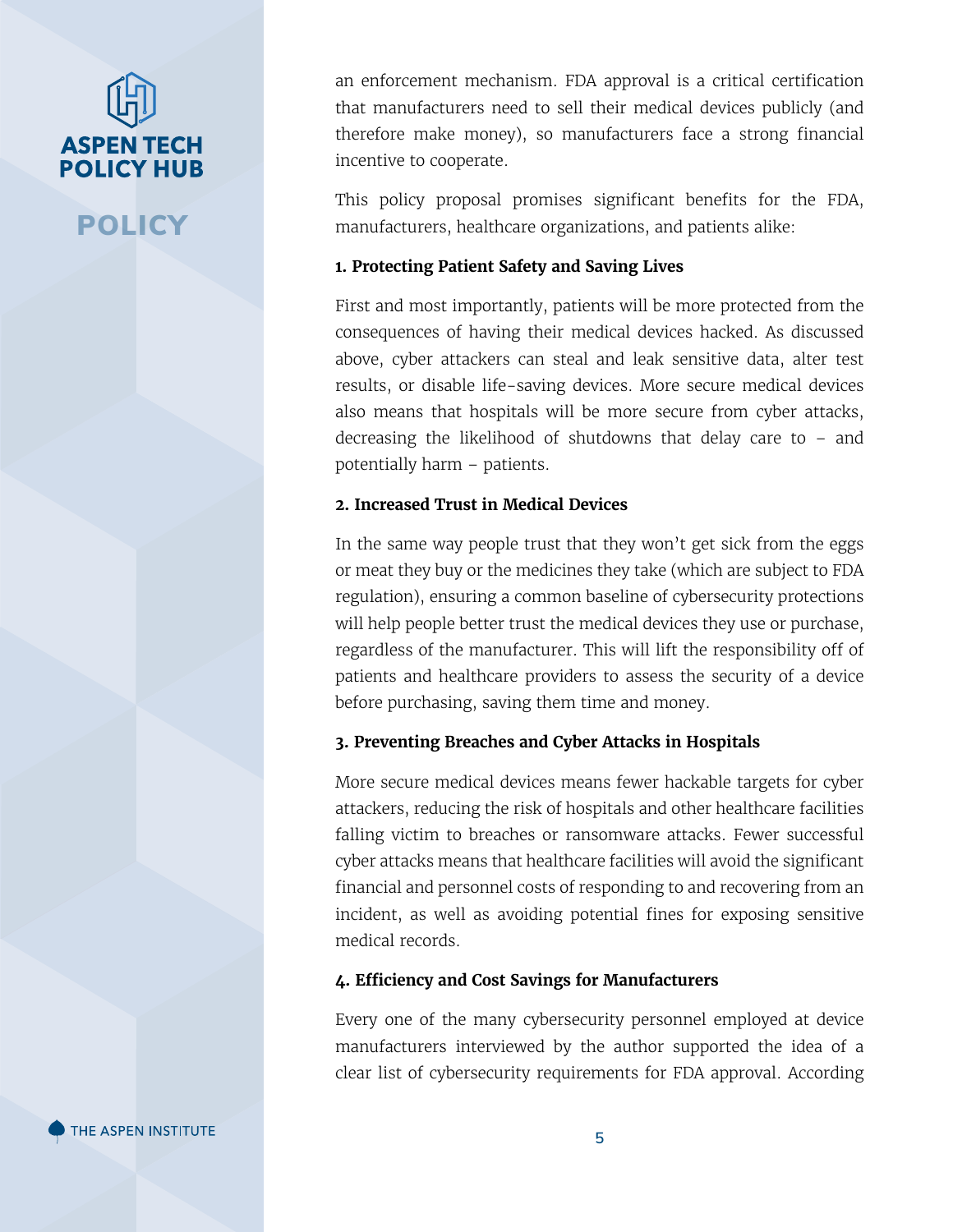to those interviewed, manufacturers spend a considerable amount of time debating which cyber protections to implement in a new device. This constant debate pits business development teams, who want to get devices to market as quickly as possible, against product security teams, who want to make sure they pass the FDA's cybersecurity review. If the FDA denies approval for a device, manufacturers face on average a year-long delay getting the product to market, which is incredibly costly.<sup>8</sup> By establishing a clear list of requirements, the FDA could help manufacturers avoid this ambiguity and more easily budget and plan for these protections early in the product design process. This approach will especially help clarify requirements for medical device startups (or other small or less mature companies), who don't always have the awareness, personnel, or incentives to implement FDA cyber guidance.

#### **5. Global Leadership and Alignment with the Current Administration**

Raising the bar of cybersecurity is not only a top priority of the current Administration and its "Build Back Better" philosophy; the current administration has published cybersecurity requirements for all federal agencies and the gas/pipeline sector, among others.<sup>9,10</sup> In addition, the FDA stands to be the first global government medical regulator to publish a required cybersecurity baseline, sustaining the FDA's stature as a leader in global medical device cybersecurity.

#### **CONCLUSION**

By establishing a clear, easy-to-understand list of cybersecurity requirements, the FDA stands to dramatically increase the cybersecurity and trustworthiness of medical devices, protect hospitals, and save patients. The FDA would send a clear message to the healthcare industry that cybersecurity is a critical consideration in medical devices and make it easier for manufacturers to know how to secure their devices. Adopting this proposal would protect future patients and healthcare facilities for generations to come, as medical devices continue to become ubiquitous across the healthcare field. Ultimately, the FDA would be fulfilling its mission to "[protect] the public health by ensuring the safety, efficacy, and security" of medical devices and other food and drug-related products.<sup>11</sup>

# **ASPEN TECH POLICY HUB**

### POLICY

#### **ABOUT THE HUB**

The Aspen Tech Policy Hub is a Bay Area policy incubator, training a new generation of tech policy entrepreneurs. We take tech experts, teach them the policy process, and support them in creating outsidethe-box solutions to society's problems.

The Aspen Institute 2300 N St. NW, Suite 700 Washington, DC 20037 202 736 5800

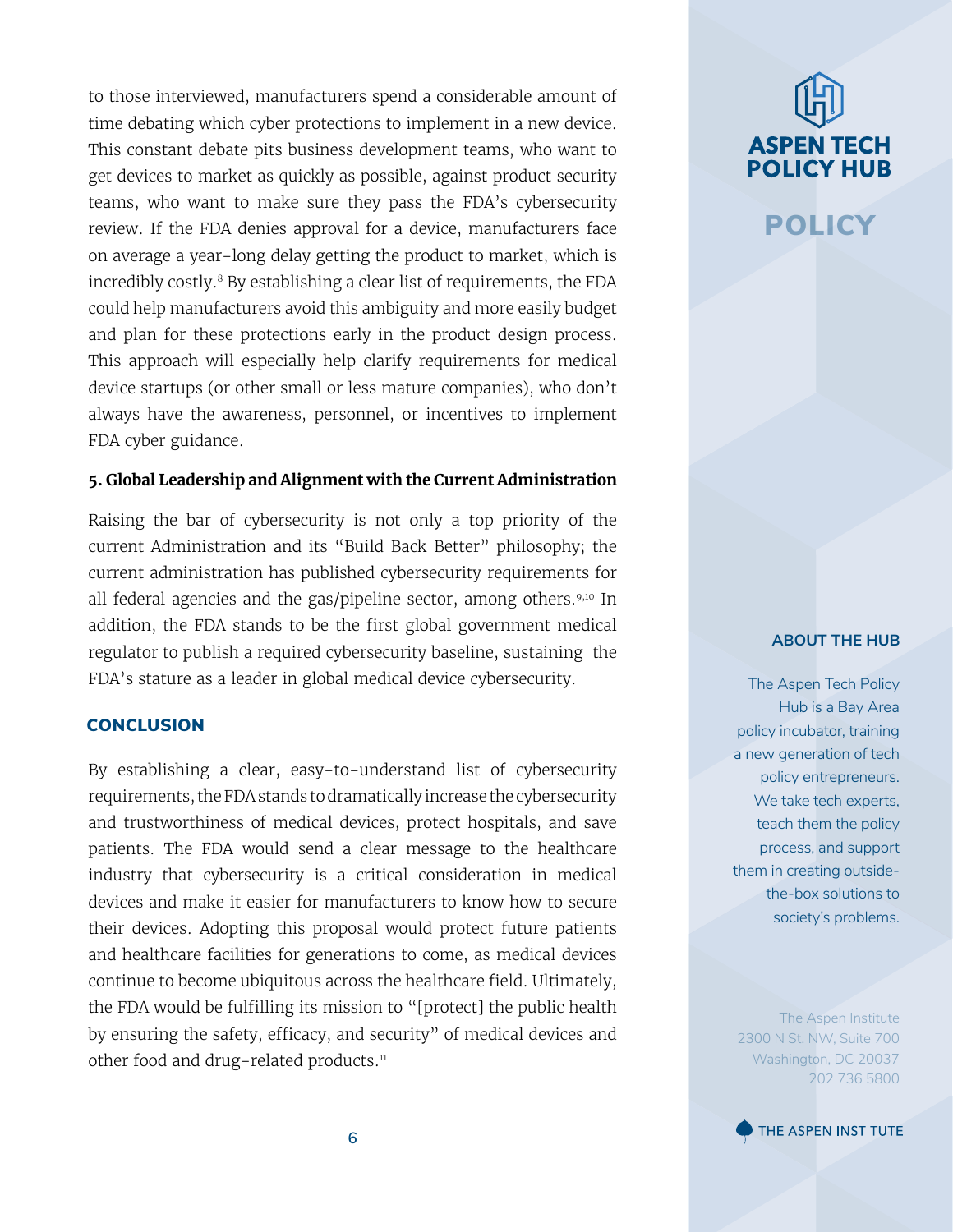### Appendix A: Creating an Initial List of Required Cyber Protections

#### 1. **Goal and Scope**

The goal of this initiative is to identify a minimum set of cybersecurity protections applicable to all medical devices. This baseline is not meant to be exhaustive, or to address the variety of types of medical devices or clinical contexts in which they are used; these factors can be addressed in future iterations of the minimum cybersecurity protections after the baseline is published.

#### 2. **Gather Experts**

First, the FDA would recruit a diverse group of experts experienced in cybersecurity (particularly the security of "internet-of-things" devices), medical devices, FDA approval processes, and healthcare delivery to volunteer time for this effort. The group should also include experts across government (including the FDA), device manufacturers, and healthcare organizations.

#### 3. **Timing**

The group should have six months to identify the cybersecurity baseline for FDA approval. This provides ample time to review existing frameworks and review final recommendations, but ensures that the impact of this effort isn't too delayed.

#### 4. **Approach**

The group should review existing frameworks and global regulations for medical device or internet of things (IoT) security, as medical devices are a type of IoT device. Relevant frameworks and regulations include: National Institute for Standards and Technology (NIST) [Foundational](https://csrc.nist.gov/publications/detail/nistir/8259/final) [Cybersecurity Activities for IoT Device Manufacturers](https://csrc.nist.gov/publications/detail/nistir/8259/final), IoT Security Foundation's IoT [Security](https://www.iotsecurityfoundation.org/wp-content/uploads/2021/11/IoTSF-IoT-Security-Assurance-Framework-Release-3.0-Nov-2021-1.pdf) [Compliance Framework,](https://www.iotsecurityfoundation.org/wp-content/uploads/2021/11/IoTSF-IoT-Security-Assurance-Framework-Release-3.0-Nov-2021-1.pdf) the ETSI [EN 303645](https://www.etsi.org/deliver/etsi_en/303600_303699/303645/02.01.00_30/en_303645v020100v.pdf) standard, and the [United Kingdom's IoT Code of](https://assets.publishing.service.gov.uk/government/uploads/system/uploads/attachment_data/file/971440/Code_of_Practice_for_Consumer_IoT_Security_October_2018_V2.pdf) [Practice](https://assets.publishing.service.gov.uk/government/uploads/system/uploads/attachment_data/file/971440/Code_of_Practice_for_Consumer_IoT_Security_October_2018_V2.pdf). See Appendix B for a comparison of some of these frameworks. After identifying common protections across frameworks, the group should refine the list for practices that are most relevant for medical devices.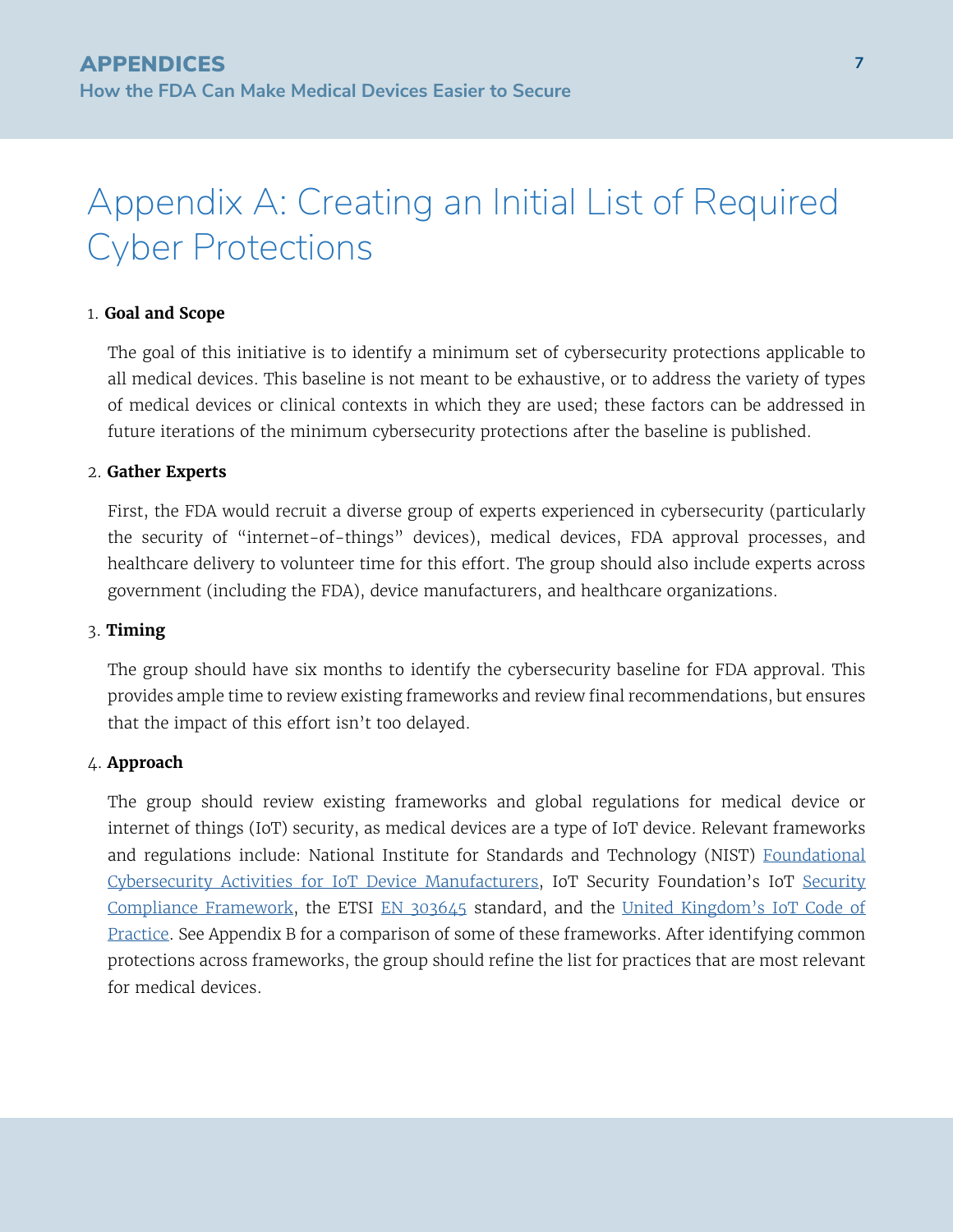### Appendix B: Common Cybersecurity Protections Across Relevant Frameworks

Medical devices are a subset of smart devices or "internet of things" (IoT) devices. While there aren't any medical device–specific cybersecurity frameworks yet, there are several well established IoT security frameworks that can be used to identify a cybersecurity baseline for medical devices.

The standards included are:

- Internet of Things Security Foundation's Security Assurance Framework (IoTSF SAF)<sup>12</sup>
- ETSI EN 303645 version 2 (ETSI) $13$
- United Kingdom's Code of Practice (UK CoP)<sup>14</sup>
- IoXT Alliance's Base Profile (IoXT)<sup>15</sup>

A green square indicates that the relevant standard requires and/or strongly recommends this practice.

| <b>Cybersecurity Feature</b>                                                                                                                    | <b>IoTSF</b> | <b>ETSI</b> | <b>UK</b><br><b>CoP</b> | <b>IoXT</b> |
|-------------------------------------------------------------------------------------------------------------------------------------------------|--------------|-------------|-------------------------|-------------|
| <b>Access Controls</b>                                                                                                                          |              |             |                         |             |
| Any default passwords must be sufficiently strong and unique, and ran-<br>domly generated.                                                      |              |             |                         |             |
| Passwords cannot be null, blank, or obvious (e.g., the same as the user-<br>name, or including the name of the manufacturer or device).         |              |             |                         |             |
| If a device lacks a strong, unique default password, the device must force<br>owners to create a new password during initial setup.             |              |             |                         |             |
| Multifactor authentication should be enabled if and when possible.                                                                              |              |             |                         |             |
| All credentials across the device and its relevant components must be suf-<br>ficiently secured.                                                |              |             |                         |             |
| Mechanisms should exist to limit the effectiveness of brute-force attacks,<br>such as disabling an account after several failed login attempts. |              |             |                         |             |
| Only authenticated and authorized users should be able to configure the<br>device.                                                              |              |             |                         |             |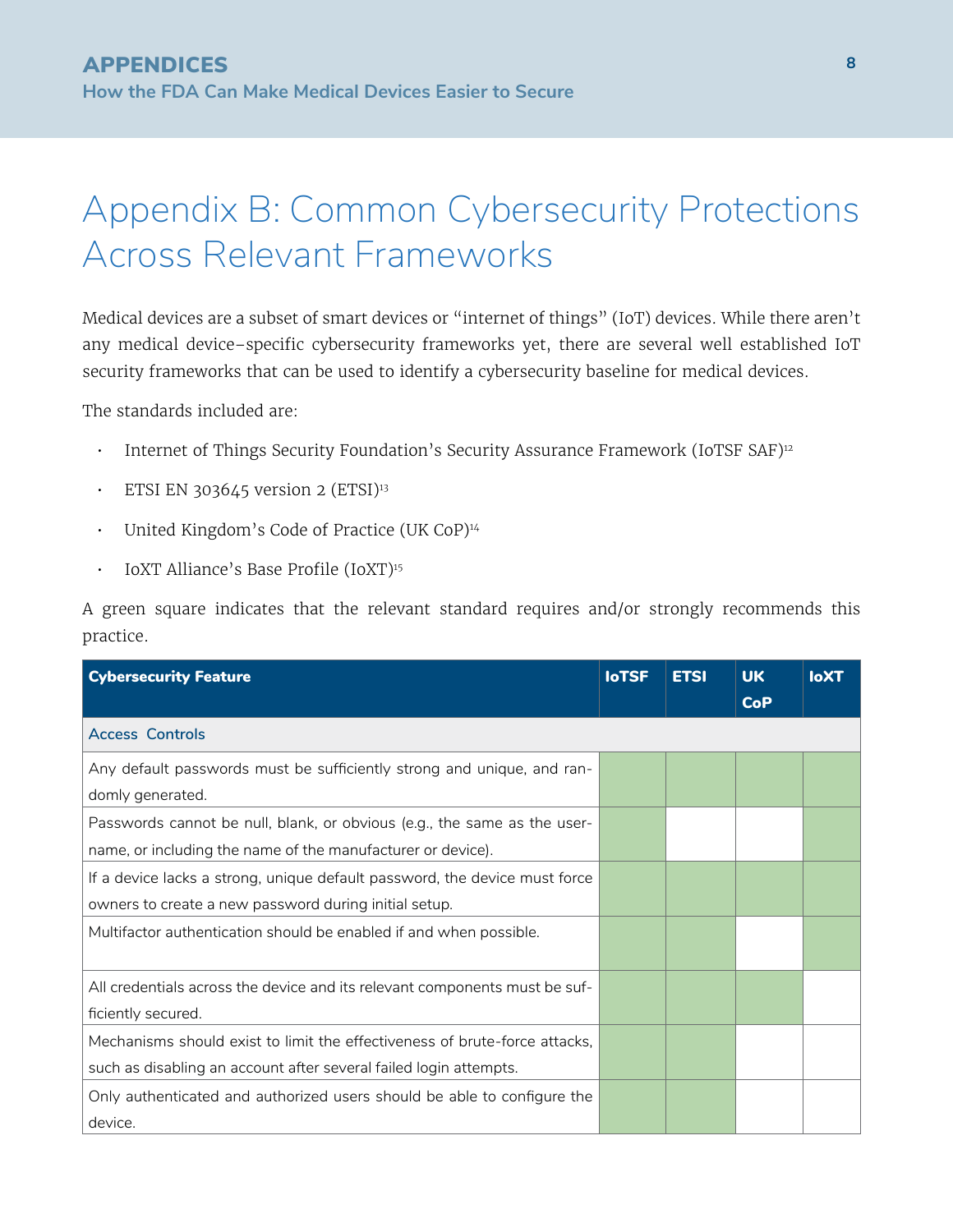| <b>Reporting Vulnerabilities</b>                                            |  |  |
|-----------------------------------------------------------------------------|--|--|
| The device manufacturer must have a Coordinated Vulnerability Disclo-       |  |  |
| sure Program (CVDP) in place. The CVDP should be publicized and easily      |  |  |
| discoverable, such as appearing on the manufacturer's website.              |  |  |
| The CVDP must accept submissions from external researchers and other        |  |  |
| parties. There must be an easily discoverable method for vulnerability/de-  |  |  |
| fect submissions, such as a website/web portal or an email address.         |  |  |
| The scope of the CVDP must include the device and other relevant com-       |  |  |
| ponents.                                                                    |  |  |
| Responsible disclosure of defects to impacted parties that must take ac-    |  |  |
| tion/timely manner; Secure notification/disclosure process                  |  |  |
| <b>Supportability and Updates</b>                                           |  |  |
| The manufacturer must have a published patch/update policy for the de-      |  |  |
| vice.                                                                       |  |  |
| All software components in the device should be securely updateable         |  |  |
| (e.g., encrypting updates and transferring them over encrypted channels).   |  |  |
| The device should prevent the abuse of the patch/update function, includ-   |  |  |
| ing preventing version rollbacks.                                           |  |  |
| After initial setup, the device should automatically check periodically for |  |  |
| updates.                                                                    |  |  |
| The device should verify the authenticity and integrity of software up-     |  |  |
| dates, which should be cryptographically signed.                            |  |  |
| Manufacturers must inform device owners when a device update is re-         |  |  |
| quired and provide information on the risks mitigated by the new updates.   |  |  |
| The manufacturer must publish a policy for when the device reaches its      |  |  |
| "end of life," when the manufacturer will no longer support it. This policy |  |  |
| includes how far in advance the manufacturer will notify device owners,     |  |  |
| and any potential loss of functionality that results.                       |  |  |
| The manufacturer must publish a minimum support period and/or an expi-      |  |  |
| ration date for software and/or security updates.                           |  |  |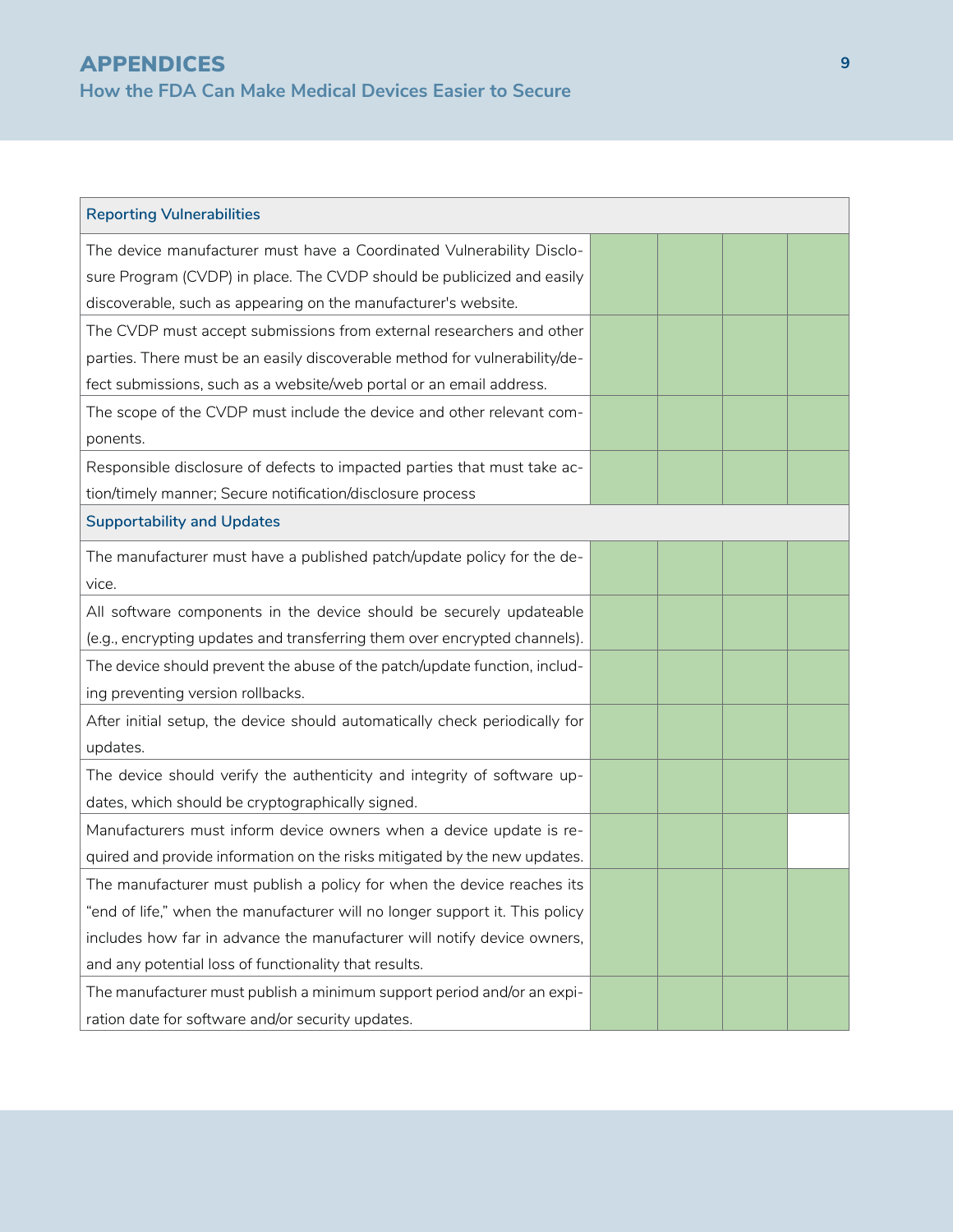**How the FDA Can Make Medical Devices Easier to Secure** 

APPENDICES

| <b>Device Security</b>                                                                |  |  |  |  |
|---------------------------------------------------------------------------------------|--|--|--|--|
| The device's software must leverage a secure boot mechanism based on                  |  |  |  |  |
| a hardware root of trust, which is enabled by default.                                |  |  |  |  |
| The device must alert device owners if there is a potential malfunction or            |  |  |  |  |
| security issue.                                                                       |  |  |  |  |
| All cryptography must leverage current best practice algorithms and<br>methodologies. |  |  |  |  |
| All data (at rest and in transit) and communications must be encrypted.               |  |  |  |  |
| All nonessential or unused ports and services must be disabled.                       |  |  |  |  |
| The manufacturer must provide guidance to device owners on how to ef-                 |  |  |  |  |
| fectively secure and configure the device.                                            |  |  |  |  |
| The device must generate logs and telemetry for relevant device activities,           |  |  |  |  |
| processes, or issues.                                                                 |  |  |  |  |
| <b>Other Components</b>                                                               |  |  |  |  |
| Any other digital components of the medical device related to device op-              |  |  |  |  |
| eration must be appropriately secured. This includes cloud applications,              |  |  |  |  |
| web applications, web servers, and mobile applications.                               |  |  |  |  |
| Manufacturers must provide a Software Bill of Materials (SBOM) to the                 |  |  |  |  |
| FDA and to device owners.                                                             |  |  |  |  |
| The device should be resilient to power and network outages, and min-                 |  |  |  |  |
| imize risk to patient safety and network security (e.g., "fail-safe" and              |  |  |  |  |
| "fail-secure").                                                                       |  |  |  |  |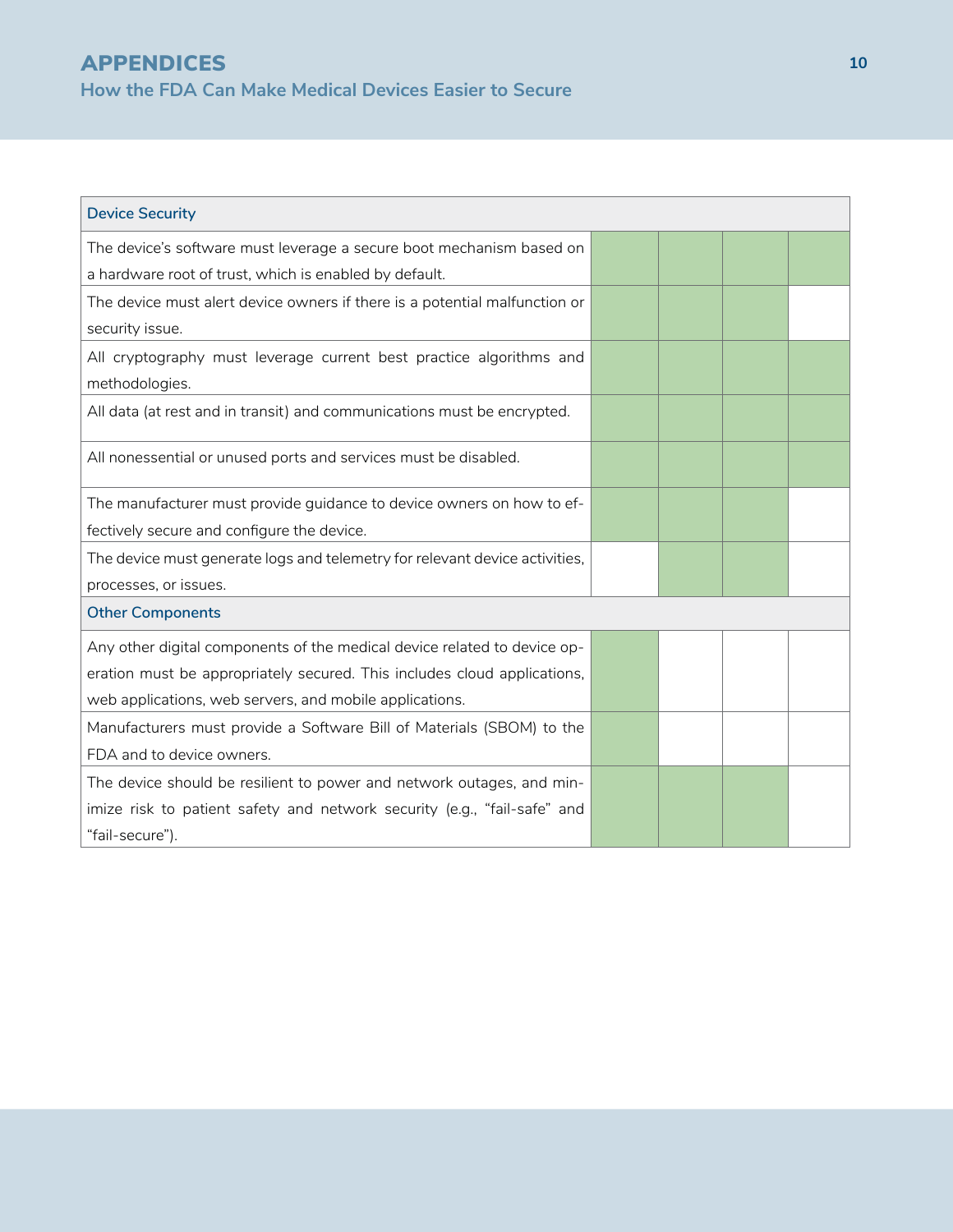## Appendix C: A Proposed Cybersecurity Baseline

#### CYBERSECURITY BASELINE FOR MEDICAL DEVICES

#### Summary

The below requirements should apply to all medical devices in order to receive Food and Drug Administration (FDA) approval. This list is not exhaustive, and certain other cybersecurity controls may be appropriate to specific medical devices. By establishing a clear baseline of cybersecurity requirements for medical devices, the FDA can signal to device manufacturers what features must be present in their devices in order to receive FDA approval.

Some of these requirements also apply to "post-market" guidance, or requirements that still apply after a device is already approved and on the market. For these post-market requirements, the FDA should periodically verify that device manufacturers are compliant.

#### Guiding Principles

#### **Security by Default**

Whenever possible, security mechanisms should be enabled by default in medical devices unless there is a valid reason to require users to enable them manually.

#### **Secure the Broad Scope**

All security requirements and principles for medical devices should extend to any other technology required for the device's function, such as cloud applications, web servers, websites, or mobile applications.

#### Version 1.0

#### 1. **Devices must have secure passwords and authentication:**

- Devices must not have universal default passwords.
- Any default device passwords must be sufficiently strong (as dictated by the latest or relevant best practices), unique, and randomly generated.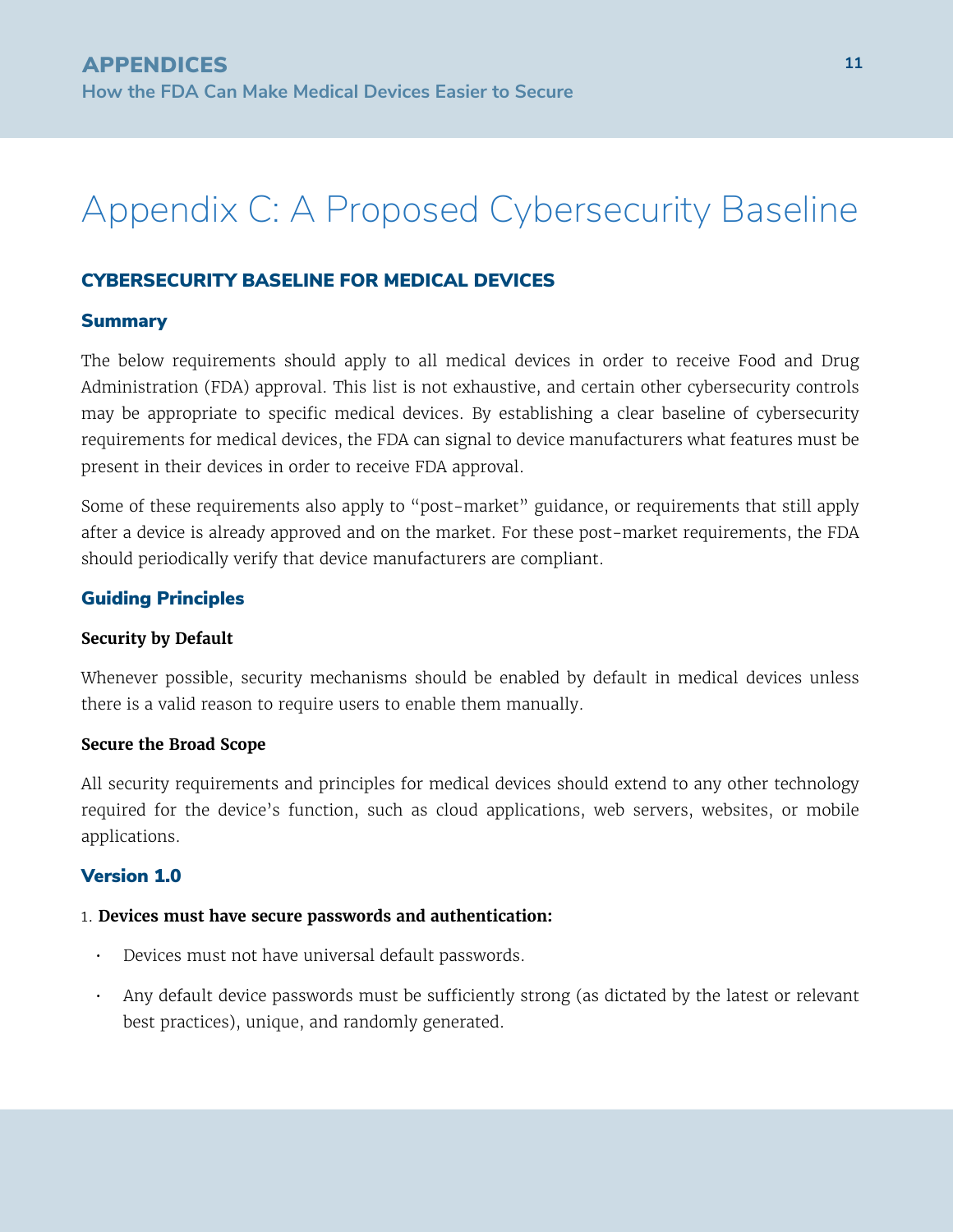- Devices should not allow weak or obvious passwords, such as null or blank passwords or, a password that is obvious (such as the same as the username, the name of the manufacturer or device, etc.).
- Devices can be managed and configured only by authenticated and authorized users. In order to configure the device, a user must be forced to authenticate and must have the proper permissions.
- Devices, where possible, should have multifactor authentication enabled by default.

#### 2. **Devices must secure sensitive data and communications:**

- All credentials on the device must be stored securely.
- All sensitive data must be encrypted at rest and in transit.
- All communications must be encrypted.
- Devices must use only the sufficiently strong and proven mechanisms for encryption (e.g., encryption algorithms).

#### 3. **Manufacturers must keep software updated:**

- The manufacturer must have a published patch/update policy, including a method for notifying customers of new updates and how to access those updates.
- The manufacturer must publish an expected end-of-life date for the device and/or a minimum support period, during which the manufacturer will provide regular feature and security updates.
- After initial setup, the device should automatically check for new updates. If a new update is available, the device should notify the device owner.

#### 4. **Manufacturers must minimize the attack surface:**

- All ports, services, or interfaces (physical or virtual) that are nonessential (i.e., not required for the device to function) must be disabled.
- The manufacturer must provide a list of necessary or expected network communications required for device function. This should include relevant details such as source/destination ports and remote hostnames, to enable device owners to allow necessary traffic and block unnecessary traffic to and from a device.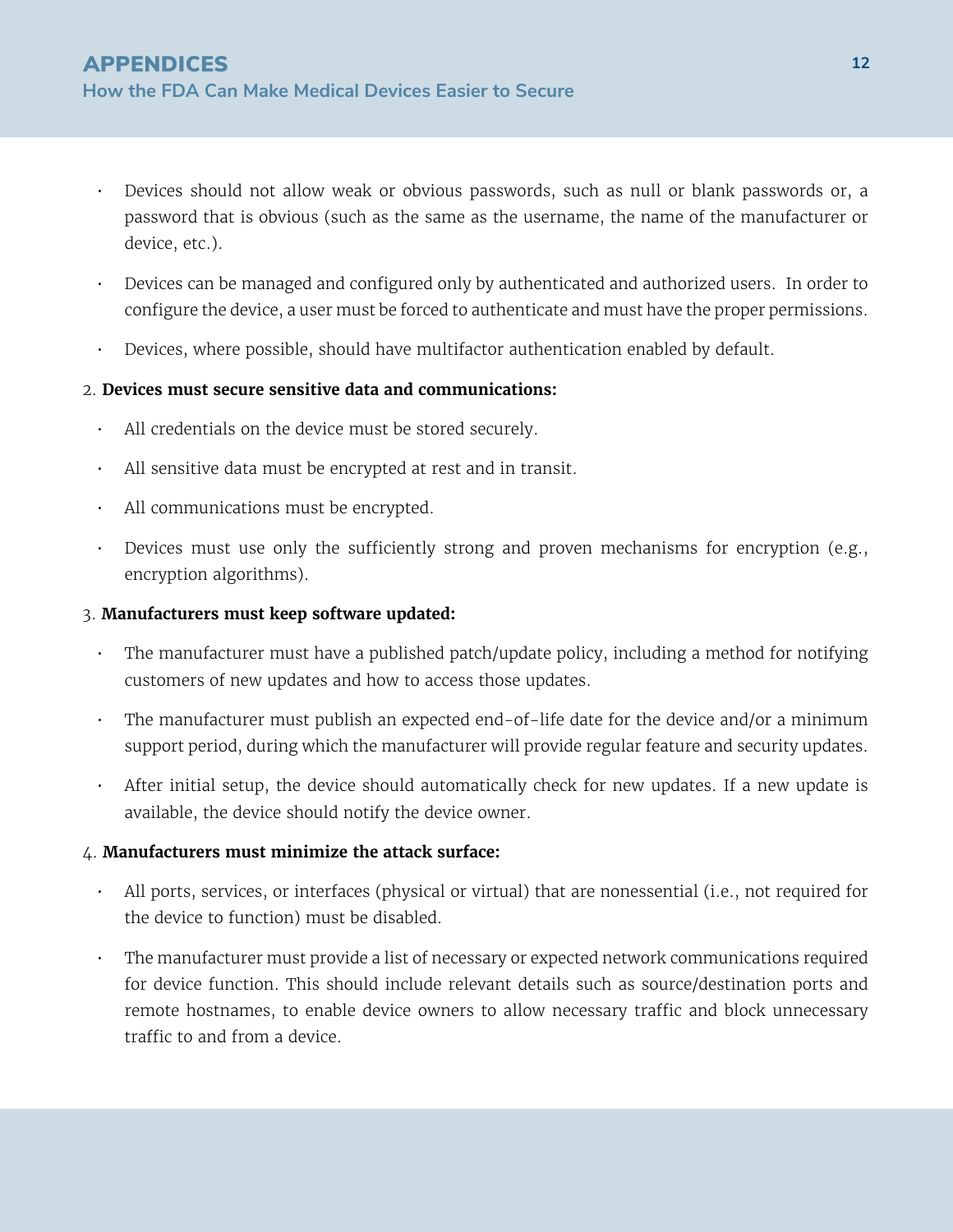#### 5. **All software must be validated:**

- Devices must leverage a secure boot mechanism based on a hardware root of trust.
- All software updates must be validated for integrity (e.g., all software must be cryptographically signed).

#### 6. **Devices must prevent common attacks:**

- The device should prevent unauthorized attempts to rollback a device to a previous version of software or firmware, and should notify device owners of any such attempts.
- The device must possess some mechanism to prevent brute-force attacks, such as by disabling an account after a certain number of failed login attempts.

#### 7. **Devices must facilitate customers/owners to effectively manage and secure them:**

- Manufacturers must provide guidance to device owners on how to effectively secure the device, and how to check and ensure the device's secure configuration.
- Devices must generate logs, alerts, and/or other telemetry that captures device activity or potential malfunctions, security issues, or health issues.
- The device must allow owners to perform standard security best practices for managing and security a device, such as installing antivirus or other security software, scanning the device for asset inventory and vulnerability discovery, remotely querying the device, and more. Device owners should be able to conduct these activities without risking device malfunction.
- Device owners must provide the device's cybersecurity build of materials (CBOM) and/or software build of materials (SBOM), which contains a list of all software, firmware, and hardware on the device, the versions of each, and the individuals or organizations who developed or currently own each component.

#### 8. **Devices should be resilient:**

- The device should be resilient to temporary power and network outages, such that patients using the devices aren't adversely impacted.
- If the device fails due to outages or other reasons, it should fail into a safe (fail-safe) and secure (fail-secure) state, meaning that patients using the device shouldn't be adversely impacted, nor should the device become less (cyber)secure.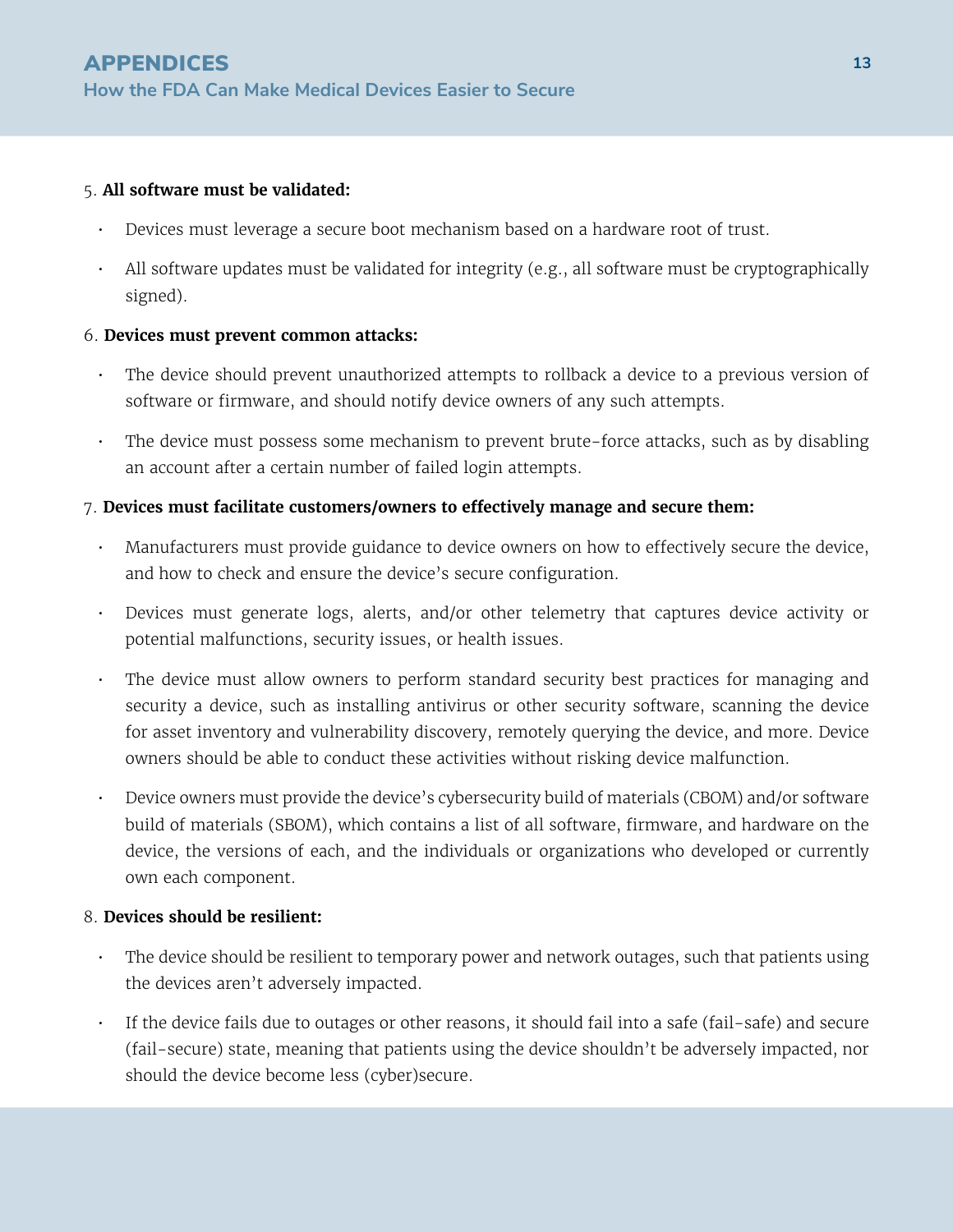**14**

#### 9. **Manufacturers should provide a (post-market) coordinated vulnerability disclosure:**

Manufacturers must establish coordinated vulnerability disclosure programs (CVDPs), the scope of which covers the device and relevant components. The CVDPs must be easily discoverable by thirdparty researchers, such as by having a public website. The CVDP must also allow researchers to easily submit potential vulnerabilities or issues, such as via a web portal or to a dedicated email address. Manufacturers must reply and investigate vulnerabilities in a timely manner. If a vulnerability in a medical device is discovered that requires notifying customers, the manufacturer must have an established process and mechanism to securely notify its customers of the vulnerability and potential mitigations.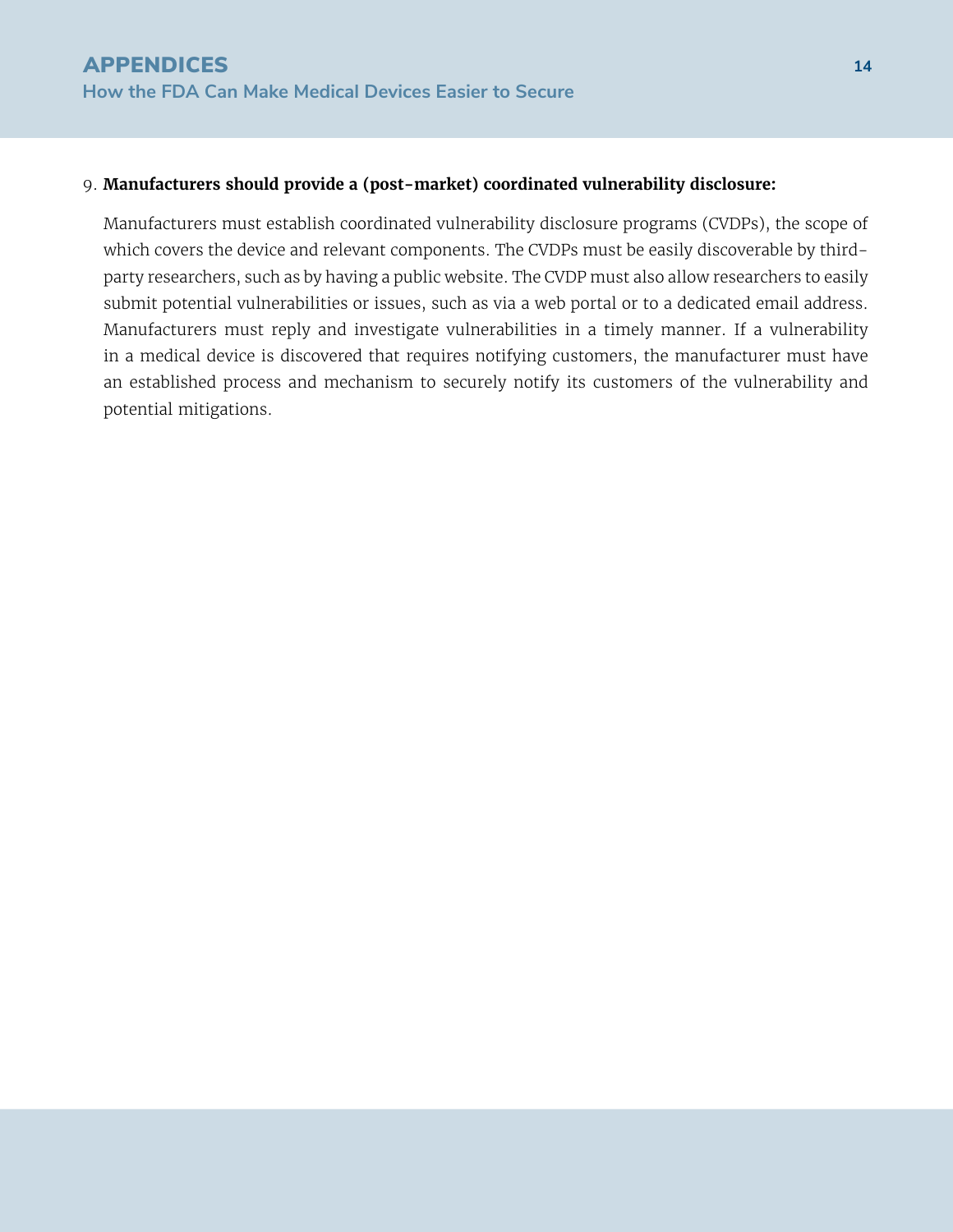#### **Endnotes**

- 1 *Content of Premarket Submissions for Management of Cybersecurity in Medical Devices: Draft Guidance for Industry and Food and Drug Administration Staff, US Food and Drug Administration, October 18, 2018, [https://](https://www.fda.gov/media/119933/download)* [www.fda.gov/media/119933/download.](https://www.fda.gov/media/119933/download)
- 2 Heather Landi, "82% of Healthcare Organizations Have Experienced an IoT-Focused Cyberattack, Survey Finds," Fierce Healthcare, Aug 29, 2019, [https://www.fiercehealthcare.com/tech/82-healthcare-organizations-have](https://www.fiercehealthcare.com/tech/82-healthcare-organizations-have-experienced-iot-focused-cyber-attack-survey-finds)[experienced-iot-focused-cyber-attack-survey-finds.](https://www.fiercehealthcare.com/tech/82-healthcare-organizations-have-experienced-iot-focused-cyber-attack-survey-finds)
- 3 Lily Hay Newman, "A New Pacemaker Hack Puts Malware Directly on the Device," *Wired Magazine*, August 9, 2018, <https://www.wired.com/story/pacemaker-hack-malware-black-hat>/; Shoshanna Solomon, "Israeli researchers show medical scans vulnerable to fake tumors," *Times of Israel*, April 4, 2019, h[ttps://www.](ttps://www.timesofisrael.com/israeli-researchers-show-medical-scans-vulnerable-to-fake-tumors/) [timesofisrael.com/israeli-researchers-show-medical-scans-vulnerable-to-fake-tumors/](ttps://www.timesofisrael.com/israeli-researchers-show-medical-scans-vulnerable-to-fake-tumors/); Lily Hay Newman, "These Hackers Made an App That Kills to Prove a Point," *Wired Magazine*, July 16, 2019, h[ttps://www.wired.com/story/](ttps://www.wired.com/story/medtronic-insulin-pump-hack-app/) [medtronic-insulin-pump-hack-app/.](ttps://www.wired.com/story/medtronic-insulin-pump-hack-app/)
- 4 Kat Jercich, "The Biggest Healthcare Data Breaches of 2021," *Healthcare IT News*, November 16, 2021, [https://](https://www.healthcareitnews.com/news/biggest-healthcare-data-breaches-2021/) [www.healthcareitnews.com/news/biggest-healthcare-data-breaches-2021/.](https://www.healthcareitnews.com/news/biggest-healthcare-data-breaches-2021/)
- 5 Stacey Wiener, "The Growing Threat of Ransomware Attacks on Hospitals," Association of American Medical Colleges, July 21, 2020,<https://www.aamc.org/news-insights/growing-threat-ransomware-attacks-hospitals>.
- 6 Phil Muncaster, "Half of US Hospitals Shut Down Networks Due to Ransomware," *Infosecurity Magazine*, August 16, 2021, [https://www.infosecurity-magazine.com/news/half-us-hospitals-shut-networks/;](ttps://www.infosecurity-magazine.com/news/half-us-hospitals-shut-networks/) Melanie Evans, Robert McMillan, and Kevin Poulsen, "A Hospital Hit by Hackers, a Baby in Distress: The Case of the First Alleged Ransomware Death," *Wall Street Journal,* September 30, 2021, [https://www.wsj.com/articles/ransomware](https://www.wsj.com/articles/ransomware-hackers-hospital-first-alleged-death-11633008116)[hackers-hospital-first-alleged-death-11633008116.](https://www.wsj.com/articles/ransomware-hackers-hospital-first-alleged-death-11633008116)
- 7 *See* Premarket Submissions, *supra* note 1.
- 8 "Why Product Recalls Cost Medical Device Manufacturers \$5,000,000 a Day," Trievr Recall Management, accessed October 20, 2021, [https://trievrrecallmanagement.com/why-product-recalls-cost-medical-device](https://trievrrecallmanagement.com/why-product-recalls-cost-medical-device-manufacturers-5000000-a-day/)[manufacturers-5000000-a-day/](https://trievrrecallmanagement.com/why-product-recalls-cost-medical-device-manufacturers-5000000-a-day/).
- 9 Executive Order 14028 of May 12, 2021, "Executive Order on Improving the Nation's Cybersecurity," https:// [www.whitehouse.gov/briefing-room/presidential-actions/2021/05/12/executive-order-on-improving-the](http://www.whitehouse.gov/briefing-room/presidential-actions/2021/05/12/executive-order-on-improving-the-nations-cybersecurity/)[nations-cybersecurity/.](http://www.whitehouse.gov/briefing-room/presidential-actions/2021/05/12/executive-order-on-improving-the-nations-cybersecurity/)
- 10 "DHS Announces New Cybersecurity Requirements for Critical Pipeline Owners and Operators," Department of Homeland Security, July 10, 2021, [https://www.dhs.gov/news/2021/07/20/dhs-announces-new-cybersecurity](https://www.dhs.gov/news/2021/07/20/dhs-announces-new-cybersecurity-requirements-critical-pipeline-owners-and-operators
)[requirements-critical-pipeline-owners-and-operators.](https://www.dhs.gov/news/2021/07/20/dhs-announces-new-cybersecurity-requirements-critical-pipeline-owners-and-operators
)
- 11 "What We Do," The Food and Drug Administration, accessed Nov 17, 2021, [https://www.fda.gov/about-fda/](https://www.fda.gov/about-fda/what-we-do#mission) [what-we-do#mission.](https://www.fda.gov/about-fda/what-we-do#mission)
- 12 Security Assurance Framework," Internet of Things Security Foundation, accessed November 17, 2021, [https://](https://www.iotsecurityfoundation.org/wp-content/uploads/2021/11/IoTSF-IoT-Security-Assurance-Framew) [www.iotsecurityfoundation.org/wp-content/uploads/2021/11/IoTSF-IoT-Security-Assurance-Framework-](https://www.iotsecurityfoundation.org/wp-content/uploads/2021/11/IoTSF-IoT-Security-Assurance-Framew)[Release-3.0-Nov-2021-1.pdf.](https://www.iotsecurityfoundation.org/wp-content/uploads/2021/11/IoTSF-IoT-Security-Assurance-Framew)